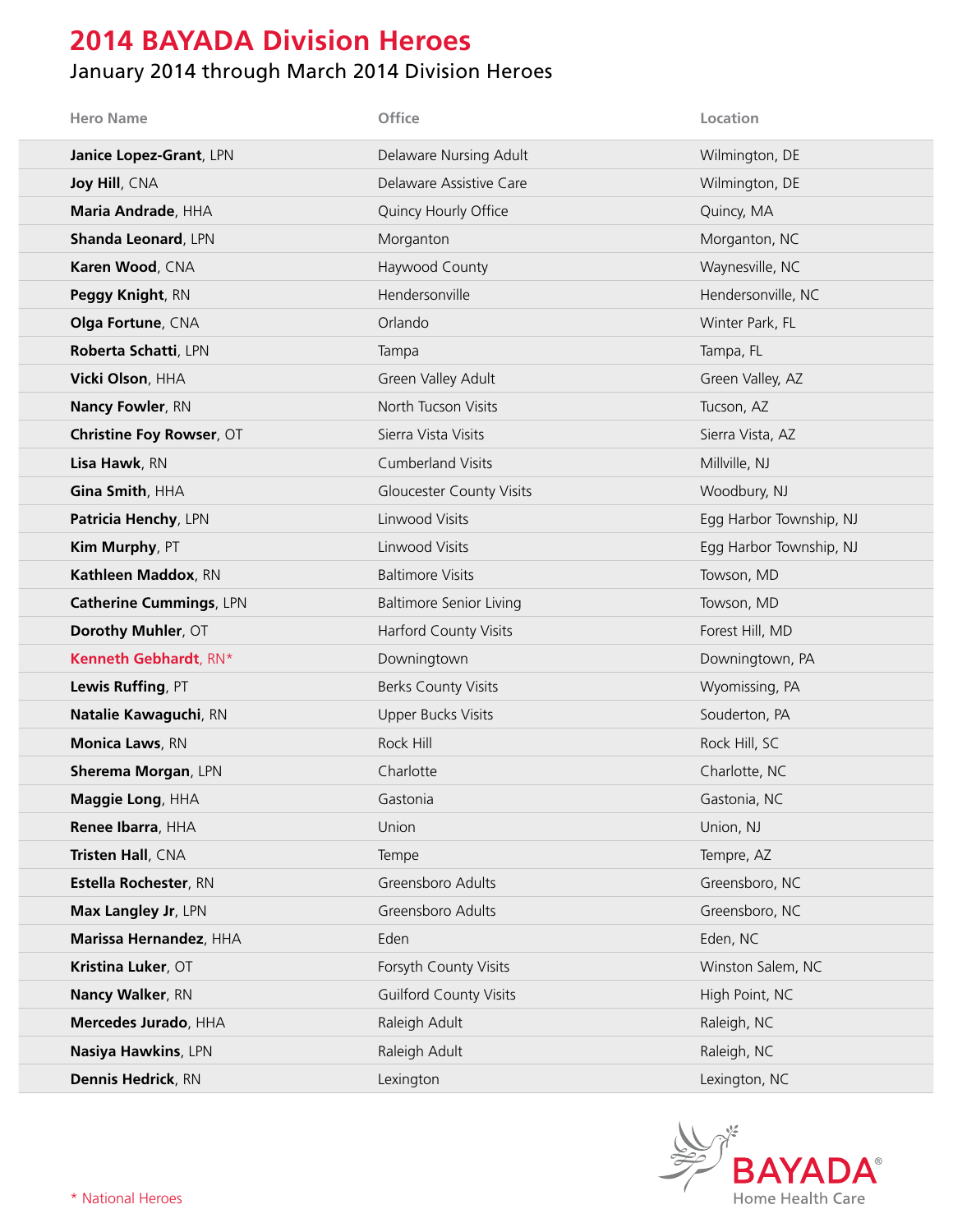| <b>Hero Name</b>               | Office                          | Location          |
|--------------------------------|---------------------------------|-------------------|
| <b>Claire Onley, LPN</b>       | Greenville Pediatrics           | Greenville, NC    |
| <b>Rickey Francisco, RN</b>    | Pediatrics of Winston-Salem     | Winston Salem, NC |
| Carissa Logan, CNA             | Pediatrics of Winston-Salem     | Winston Salem, NC |
| Cindy Diliplane, CNA           | Bloomsburg                      | Bloomsburg, PA    |
| <b>Brenda Weaver, RN</b>       | <b>Snyder County Pediatrics</b> | Selinsgrove, PA   |
| <b>Brenda McCreary, LPN</b>    | Williamsport                    | Williamsport, PA  |
| Georgie Rainwater, HHA         | <b>PCA</b>                      | Philadelphia, PA  |
| Schelleda Charles, CHHA        | Hyannis                         | Hyannis, MA       |
| Samuel Mwaura, LPN             | Lancaster                       | Lancaster, PA     |
| Julie Larson, HHA              | Mechanicsburg Pediatrics        | Mechanicsburg, PA |
| Michelle Montague, RN          | Reading                         | Reading, PA       |
| Maxine Vogan, HHA              | Lehigh Valley Adults            | Allentown, PA     |
| Angela Lynch, LPN              | Lewisburg Adults                | Lewisburg, PA     |
| <b>Megan Williams, HABT</b>    | Habilitation Wilmington         | Wilmington, NC    |
| <b>Michael Nolan, PT*</b>      | Wilmington Senior Living        | Wilmington, DE    |
| <b>Bonnie Lawrence, RN</b>     | <b>Newark</b>                   | Newark, DE        |
| Tonya Dowdy, RN                | Gastonia Pediatrics             | Gastonia, NC      |
| Rebecca Mauney, LPN*           | Gastonia Pediatrics             | Gastonia, NC      |
| Amy Harding, CNA               | Asheville Pediatrics            | Asheville, NC     |
| Judy Hyde, RN                  | Voorhees Pediatrics Services    | Voorhees, NJ      |
| <b>Antoinette Githens, LPN</b> | Washington Township Pediatrics  | Sewell, NJ        |
| Yasmina Vukel, HHA             | Allentown                       | Allentown, PA     |
| Elizabeth Pelletier, RN        | <b>Rutland Visits</b>           | Rutland, VT       |
| Leah Borgerding, RN            | St. Cloud Pediatrics            | Waite Park, MN    |
| Rebecca Krasnenkova, LPN       | Minneapolis Pediatrics          | Minnetonka, MN    |
| Carla Tavares, CHHA            | Dartmouth Visits                | Dartmouth, MA     |
| Tracy Short, LPN               | Shelby                          | Shelby, NC        |
| <b>Thomas Rabon Jr, CNA*</b>   | Shelby                          | Shelby, NC        |
| Julia Gillam, RN               | Cabarrus County                 | Concord, NC       |
| Kim Donovan, RN                | Plymouth Visits                 | Plymouth, MA      |
| Susan Williver, PT             | <b>Quincy Visits</b>            | Quincy, MA        |
| Millie Newcomer, RN            | South Denver Visits             | Denver, CO        |
| Sara Fonzo, LPN                | Erie                            | Erie, PA          |
| <b>Christine Staley, HHA</b>   | Pittsburgh Pediatrics           | Monroeville, PA   |
| James Gilroy Jr, RN            | Toms River                      | Toms River, NJ    |
| Crystal Felmey, LPN            | Millville                       | Millville, NJ     |
| Maria Fernandez, CHHA          | <b>Atlantic City</b>            | Linwood, NJ       |

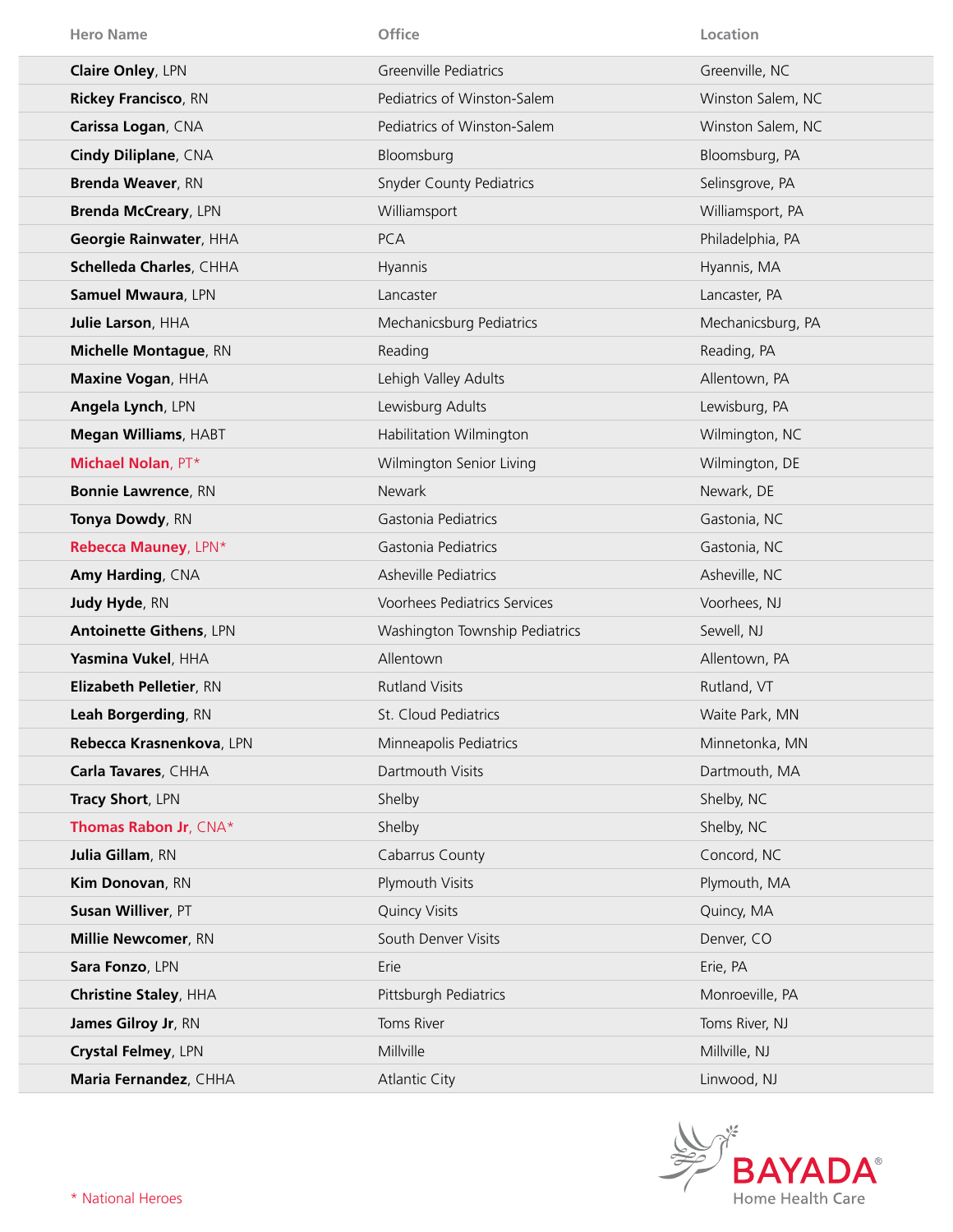| <b>Hero Name</b>                  | Office                         | Location              |
|-----------------------------------|--------------------------------|-----------------------|
| Paulette Griffith, RN             | Delaware Pediatric North       | New Castle, DE        |
| Sarah Flynn, PT                   | Delaware Pediatric Visits      | New Castle, DE        |
| Tanya Van Gorder, LPN             | Delaware Pediatrics South      | Milford, DE           |
| Jaeleen Bertelmann, ST            | Hilo Behavioral Health         | Hilo, HI              |
| Nora Pasion, PC                   | Kauai Behavioral Health        | Lihue, HI             |
| <b>Elaine Mitchell, RN</b>        | Kona Hourly                    | Kailua Kona, HI       |
| Imelda Batangan, HHA              | Kauai Hourly                   | Lihue, HI             |
| Kathryn Whalen, RN*               | <b>Willow Grove Pediatrics</b> | Willow Grove, PA      |
| Terri Scripture, LPN              | Sellersville Pediatrics        | Sellerville, PA       |
| Linda Page, HHA                   | Philadelphia Pediatrics        | Philadelphia, PA      |
| David Sheldon Jr, HHA             | Rutland                        | Rutland, VT           |
| Lynda Parks, PT                   | Sun City Visits                | Sun City Center, FL   |
| <b>April Davis, RN</b>            | Salisbury Visits               | Salisbury, NC         |
| Ruth Morgan, CNA                  | Cabarrus Visits                | Concord, NC           |
| Ruth Morgan, CNA                  | Charlotte Visits               | Charlotte, NC         |
| Risper Omondi, LPN                | Mt Laurel Pediatrics           | Mount Laurel, NJ      |
| Sandra Kankam, RN                 | Hackensack Pediatric           | Hackensack, NJ        |
| Rachel Moyer, RN                  | Pennsylvania Boyertown Hospice | Boyertown, PA         |
| Molly Bull, MSW                   | Vermont Burlington Hospice     | Essex Junction, VT    |
| Frankka Alexander, CNA            | Pennsylvania Media Hospice     | Media, PA             |
| Evelyn Simpson, RN                | Mercer County Adults           | Lawrenceville, NJ     |
| Peranell Reynolds, LPN            | Hackensack                     | Hackensack, NJ        |
| Stephanie Gill, CHHA              | Red Bank                       | Red Bank, NJ          |
| Gail Cline, CNA                   | Rhode Island Assistive Care    | Providence, RI        |
| Deana Evans, LPN                  | Queens County Skilled          | Garden City, NY       |
| Nancy Lonergan, RN                | Garden City Skilled            | Garden City, NY       |
| <b>Suzanne Braun, RN</b>          | Morristown                     | Morristown, NJ        |
| Bernette Hopson, CNA              | St. Louis                      | St. Louis, MO         |
| <b>Antoinette Moses-Tobar, RN</b> | Lower Bucks Adult              | Langhorne, PA         |
| <b>Robin Laffey, LPN*</b>         | King of Prussia                | King of Prussia, PA   |
| Marcia Slowly, CNA                | <b>Willow Grove</b>            | Willow Grove, PA      |
| Ramon Robles, CNA                 | Denver                         | Greenwood Village, CO |
| Matthew Larobina, PT              | Rhode Island Visits            | Providence, RI        |
| Melissa Smart, RN                 | Norwalk                        | Norwalk, CT           |
| Teryn Wiedemann, RN               | <b>Boston Pediatrics</b>       | Quincy, MA            |

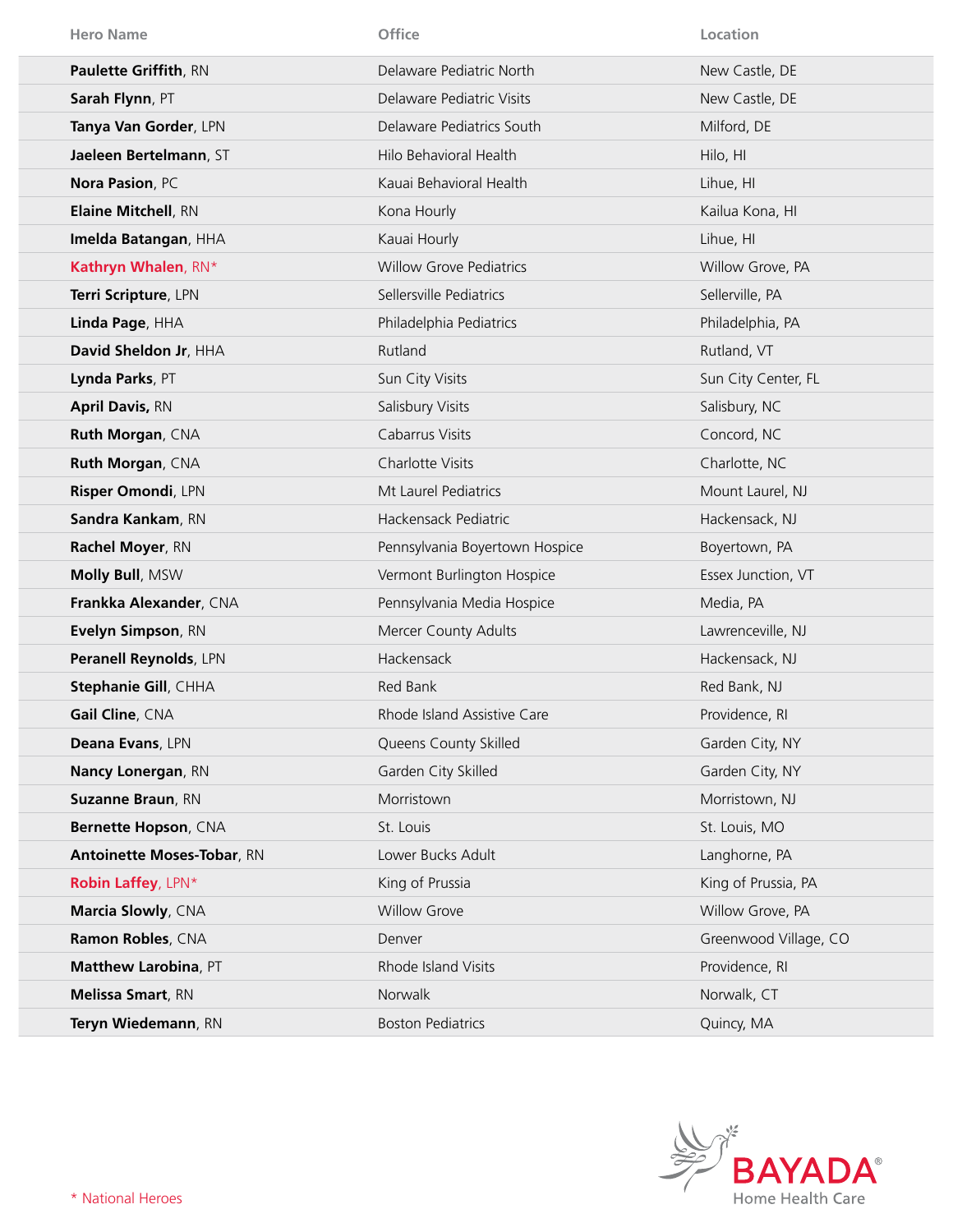### April 2014 through June 2014

| <b>Hero Name</b>                        | Office                                 | Location             |
|-----------------------------------------|----------------------------------------|----------------------|
| Karinna Pettigrew, RN                   | Allentown                              | Allentown, PA        |
| Cheryl Morrin, LPN                      | Asheville                              | Asheville, NC        |
| Michelle Merschbach, OT                 | <b>Bucks County Senior Living</b>      | Souderton, PA        |
| Jeffrey Wood, PT                        | <b>Burlington East Visits</b>          | Westampton, NJ       |
| Donna Munroe, CHHA                      | Brooklyn Assistive Care                | New York, NY         |
| Mary Lovell, RN                         | <b>Boston Pediatrics</b>               | Quincy, MA           |
| Roger DeYoung, RN                       | <b>Butler County Pediatrics</b>        | East Butler, PA      |
| Carolyn Pringle, RN                     | <b>Baltimore City Visits</b>           | Towson, MD           |
| David Hill, PT*                         | Cabarrus Visits                        | Concord, NC          |
| Cheryl Caine, LPN                       | Charlotte                              | Charlotte, NC        |
| <b>Shana Noble, RN</b>                  | <b>Charlotte Pediatrics</b>            | Charlotte, NC        |
| Jamie Hunt, HHA                         | <b>Charlotte Pediatrics</b>            | Charlotte, NC        |
| Shavon Ford, HHA                        | Charlotte Visits                       | Charlotte, NC        |
| Yaritza Rodriquez, LPN                  | Delaware Nursing Adult                 | Wilmington, DE       |
| Ezekiel Ogendo, LPN                     | Delaware Pediatrics                    | New Castle, DE       |
| Robin Chisenhall, RN                    | Delaware Pediatrics South              | Milford, DE          |
| Rehema Green, CNA                       | Delaware Assistive Care State Programs | Wilmington, DE       |
| Ximena Baena, PT                        | Denver Visits                          | Denver, CO           |
| <b>Star Drott, RN</b>                   | East Denver Visits                     | Westminister, CO     |
| <b>Shanell Harris, HHA</b>              | East Stroudsburg Pediatrics            | East Stroudsburg, PA |
| Bergson Louis-Jacques, OT               | East Stroudburg Visits                 | East Stroudsburg, PA |
| Tammy Cardoza, PC                       | Falmouth                               | Falmouth, MA         |
| Eden Love, LPN                          | Foothills Adults                       | Elkin, NC            |
| Patty Kinder, CNA                       | <b>Foothills Pediatrics</b>            | Elkin, NC            |
| Robert Falkowski, PT                    | Forsuth County Visits                  | Winston Salem, NC    |
| <b>Amanda Gould, RN</b>                 | Gastonia                               | Gastonia, NC         |
| Michelle Smith, HHA                     | Gastonia                               | Gastonia, NC         |
| Dorothy Baron, LPN                      | Garden City Skilled                    | Garden City, NY      |
| Jerrianne Flores, LPN                   | Greenville Pediatrics                  | Greenville, NC       |
| Lennox Boateng, HHA                     | Hackensack                             | Hackensack, NJ       |
| Mechele Swope, RN                       | Harrisburg Visits                      | Harrisburg, PA       |
| Tina Solis-Thorne, HHA                  | Haywood County                         | Waynesville, NC      |
| Luisa Perez, HABT                       | <b>Habilitation Charlotte</b>          | Charlotte, NC        |
| Tracie Pridgeon, PT                     | <b>Harford County Visits</b>           | Forest Hill, MD      |
| Shumoo-Ah Jack Sanford-Benevides, HABT* | Hilo Behavioral Health                 | Hilo, HI             |
| Brenda Taylor, LPN                      | <b>Hickory Pediatrics</b>              | Hickory, NC          |

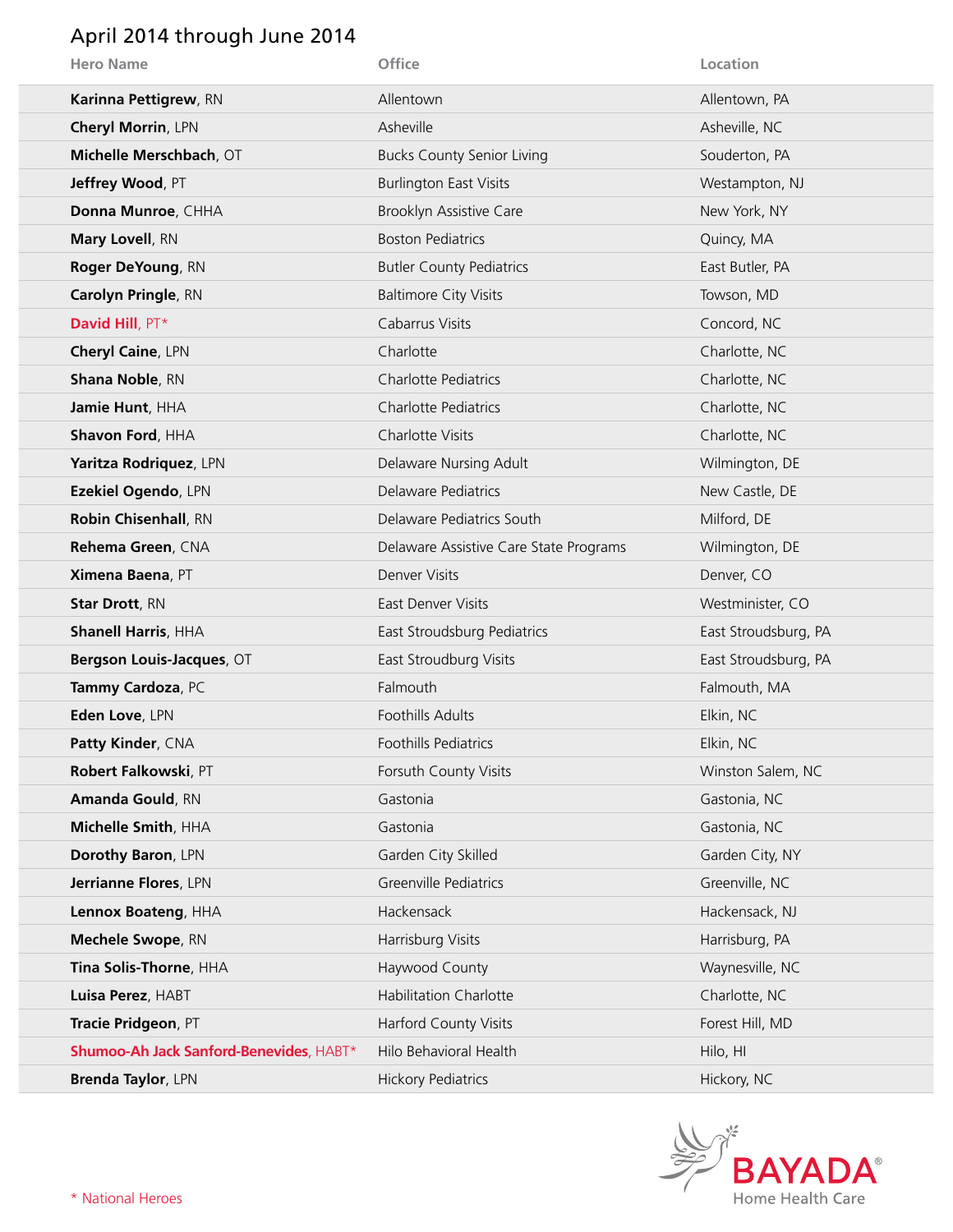| <b>Hero Name</b>            | Office                             | Location            |
|-----------------------------|------------------------------------|---------------------|
| Amy Neuhard, LPN            | Hackensack Pediatric               | Hackensack, NJ      |
| Cortney Mayer, CNA          | Indiana County Pediatrics          | Blairsville, PA     |
| <b>Stephanie Minor, RN</b>  | James County Visits                | Williamsburg, VA    |
| Denitra Hedgepeth, HHA*     | King of Prussia                    | King of Prussia, PA |
| Subin Abraham, PT           | Lower Bucks Visits                 | Newtown, PA         |
| Miatta Kamara, LPN*         | Main Line Adult                    | Haverford, PA       |
| <b>Shannon Halloran, RN</b> | Minneapolis Pediatrics             | Minnetonka, MN      |
| Yaa Dabanka, HHA            | Morristown                         | Morristown, NJ      |
| Susan Skolochenko, RN       | Morganton                          | Morganton, NC       |
| Nicholas Rogan, RN          | Millville Pediatrics               | Millville, NJ       |
| Nana Boakye, LPN            | North Brunswick                    | North Brunswick, NJ |
| Esther Kulecho-King, CNA    | North Dencer Private               | Westminster, CO     |
| Donna Bzdyra, PTA           | <b>Norwalk</b>                     | Norwalk, CT         |
| Majida Goummih, HHA         | Norwood                            | Norwood, MA         |
| Jonelle Joy Dumayas, MSW    | Oahu Behavioral Health             | Honolulu, HI        |
| Rosemary Kent, HHA          | Oahu Hourly                        | Honolulu, HI        |
| Elizabeth St. Phar, CHHA    | Orlando                            | Winter Park, FL     |
| Joyce Rohrbach, RN          | Paoli                              | Chesterbrook, PA    |
| <b>Catherine Ward, RN</b>   | Pennsylvania Boyertown Hospice     | Boyertown, PA       |
| Judy Cruz-Murphy, RN        | Pediatric Cherry Hill              | Cherry Hill, NJ     |
| Sandra Patterson, LPN       | Pinellas County Visits             | Clearwater, FL      |
| Maria Iriqui-Dojaquez, HHA  | Palm Desert                        | Palm Desert, CA     |
| Sudesh Kumari, CHHA         | Perth Amboy                        | Perth Amboy, NJ     |
| Shannon Yaworski, LPN       | Pittsburgh Pediatrics              | Monroeville, PA     |
| Nicole McGowan, LPN         | Pittsburgh                         | Monroeville, PA     |
| Julie Snedeker, LPN         | Plant City                         | Plant City, FL      |
| Stephanie Kearse, CNA       | Philadelphia Specialized Contracts | Philadelphia, PA    |
| Solmaria Malave, RN         | Pediatrics of Winston-Salem        | Winston Salem, NC   |
| Uche Okunsokan, LPN         | Raleigh Adult                      | Raleigh, NC         |
| Elaine James, RN            | Raleigh Adult                      | Raleigh, NC         |
| Mary Roberts, HHA           | Raleigh Adult                      | Raleigh, NC         |
| Carolyn Laoughery, RN       | Reading                            | Reading, PA         |
| Jennifer Hoard, RN          | Rhode Island Skilled               | Providence, RI      |
| Susan Horsman, RN           | Rutland                            | Rutland, VT         |
| Alex Johnson, LPN           | San Bernardino California          | San Bernardino, CA  |
| Cassandra Delung, LPN       | St. Cloud Pediatrics               | Waite Park, MN      |
| Meghan Wilt, LPN            | Sellersville Pediatrics            | Sellersville, PA    |

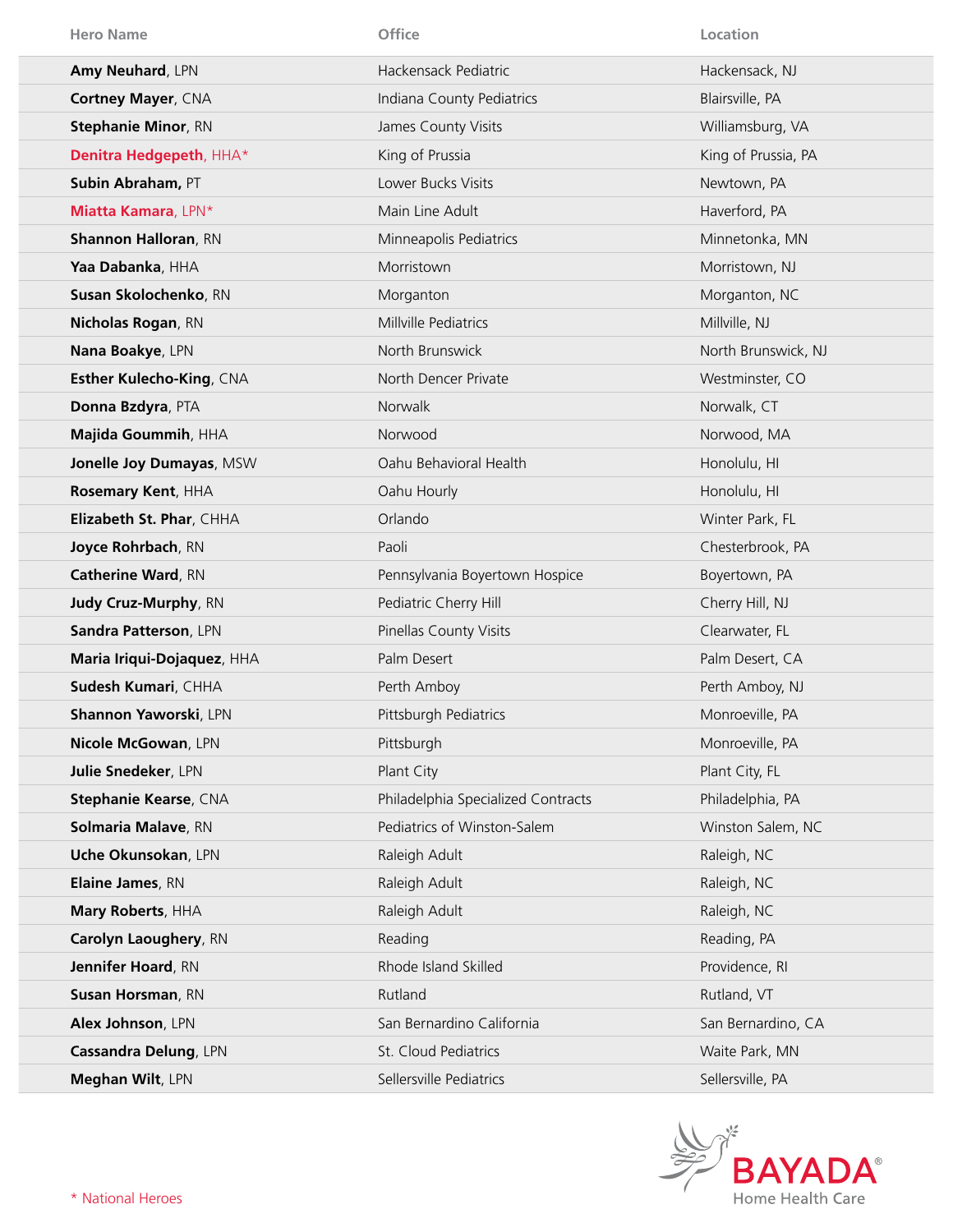| <b>Hero Name</b>            | Office                              | Location          |
|-----------------------------|-------------------------------------|-------------------|
| Angela Goodman, CNA         | Shelby                              | Shelby, NC        |
| Deborah King, RN            | Shelby                              | Shelby, NC        |
| Crystal Scism, LPN          | Shelby                              | Shelby, NC        |
| Lois Stahl, HHA             | <b>Snyder County Pediatrics</b>     | Selinsgrove, PA   |
| Susan Furr, RN              | Salisbury Visits                    | Salisbury, NC     |
| Norma Lockhart, HHA         | Tucson East Adult                   | Tucson, AZ        |
| Taylor Wood, HHA            | Tempe                               | Tempe, AZ         |
| Margaret Reid, CHHA         | Toms River                          | Toms River, NJ    |
| Dawn Basallote, LPN         | <b>Voorhees Pediatrics Services</b> | Voorhees, NJ      |
| Beverly Mosher, HHA         | Vermont Brattleboro Hospice         | Brattleboro, VT   |
| Sun Kim, RN*                | <b>Willow Grove</b>                 | Willow Grove, PA  |
| Hilda Radison-Quintero, HHA | <b>Willow Grove Pediatrics</b>      | Willow Grove, PA  |
| Kathryn Whalen, RN          | <b>Willow Grove Pediatrics</b>      | Willow Grove, PA  |
| Ashley Snyder, CNA          | Williamsport Adult                  | Williamsport, PA  |
| Lucy Mealey, RN             | Wilmington Senior Living            | Wilmington, DE    |
| Minglin Tsai, PT            | Wilmington                          | Wilmington, DE    |
| Kimberly Amato, PT          | <b>Worcester Visits</b>             | Worcester, MA     |
| Okeyma Lewis, CNA           | Winston-Salem Adults                | Winston Salem, NC |
| Susan Peterson, LPN         | Washington Township                 | Sewell, NJ        |
| Jeanne Drexler, LPN         | York                                | York, PA          |
|                             |                                     |                   |

## July 2014 through September 2014

| <b>Hero Name</b>                      | <b>Office</b>                   | Location             |
|---------------------------------------|---------------------------------|----------------------|
| Adolegan Kate Akouete-Akue Banks, CNA | <b>Baltimore</b>                | Baltimore, MD        |
| <b>Shelleon Alford, RN</b>            | Newtown Square Skilled          | Newtown Square, PA   |
| Kristyn Anderson, PT                  | Wilmington Senior Living        | Wilmington, DE       |
| <b>Shirley Asafo-Boakye, RN*</b>      | <b>Morris Plains Pediatrics</b> | Morris Plains, NJ    |
| <b>Peggy Baird, LPN</b>               | <b>Brattleboro</b>              | Brattleboro, VT      |
| <b>Heather Bartels, RN</b>            | Lexington                       | Lexington, NC        |
| David Birnbaum, LPN*                  | East Stroudsburg Pediatrics     | East Stroudsburg, PA |
| <b>Judith Boyer, LPN</b>              | Washington Township             | Sewell, NJ           |
| Tammy Bridges, LPN                    | Shelby                          | Shelby, NC           |
| Adero Brown, HHA                      | <b>Baltimore City Visits</b>    | Towson, MD           |
| Shanerika Calhoun, HHA                | Greenville Adults               | Greenville, NC       |
| Lorri Jo Chrzan, LPN                  | Lower Bucks Adult               | Langhorne, PA        |
| Susan Clemence, CNA                   | Harrisburg                      | Harrisburg, PA       |
| Carolyn Collins, LPN                  | <b>Willow Grove Pediatrics</b>  | Willow Grove, PA     |
| <b>Charles Cooper, RN</b>             | Hackensack                      | Hackensack, NJ       |

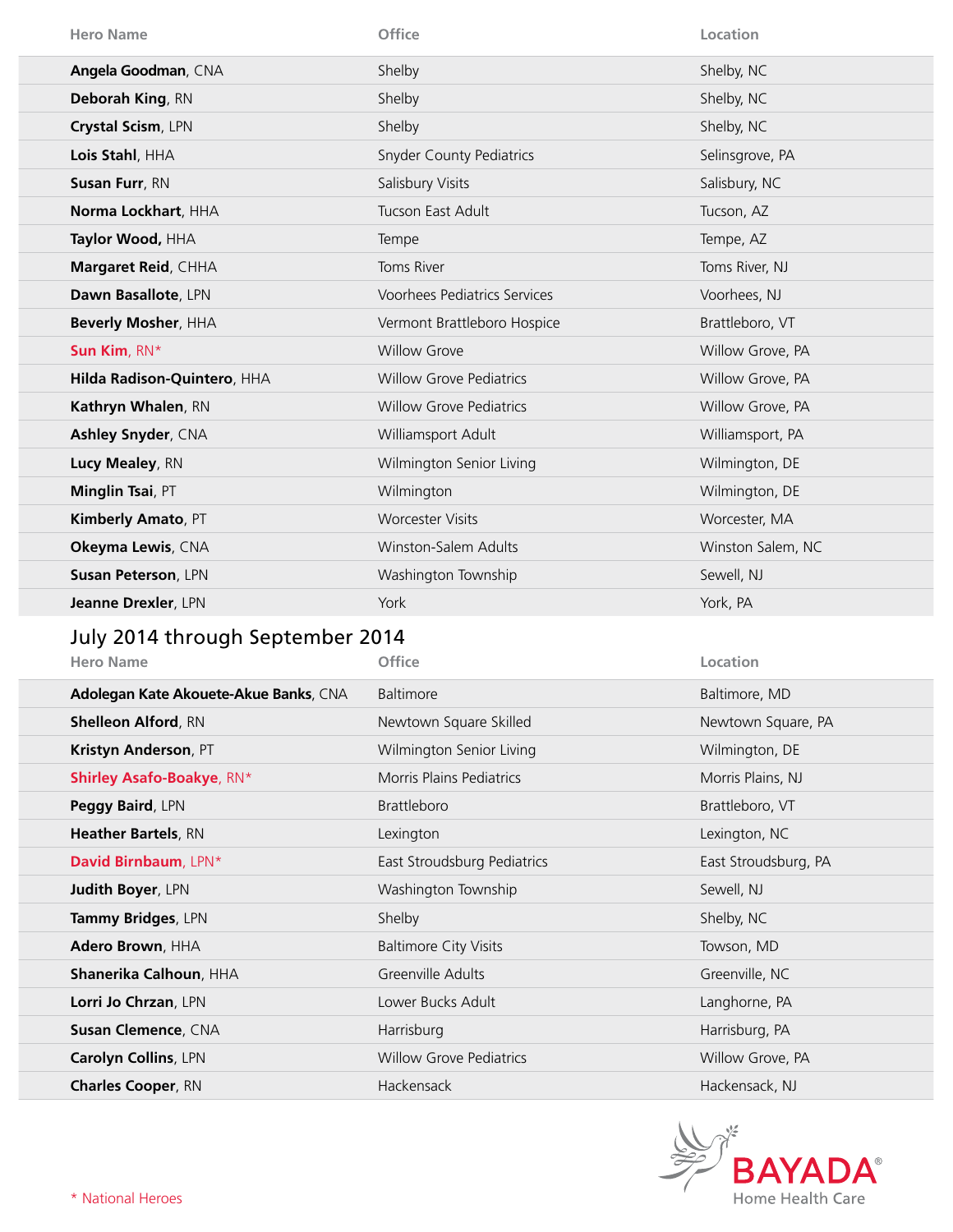| <b>Hero Name</b>            | Office                         | Location              |
|-----------------------------|--------------------------------|-----------------------|
| Ingrid Corrado, RN          | Montgomery County Visits       | Blue Bell, PA         |
| Carolyn Criscuoli, RN       | <b>Baltimore Senior Living</b> | Towson, MD            |
| Edward Cunningham, LPN      | Erie                           | Erie, PA              |
| Deborah Czarevich-Benus, RN | Morristown                     | Morristown, NJ        |
| Martha Dezotell, HHA        | Vermont Burlington Hospice     | Essex Junction, VT    |
| Lou Eaton, LPN              | Lake Norman Adult              | Mooresville, NC       |
| Belinda Essoh, CNA          | Denver                         | Greenwood Village, CO |
| Fretia Flinchun, LPN        | Monroe Pediatrics              | Monroe, NC            |
| <b>Melody Gearhart, LPN</b> | York                           | York, PA              |
| Lauren Gold, CNA            | Gastonia Pediatrics            | Gastonia, NC          |
| <b>Ebony Grant, HHA</b>     | Philadelphia Pediatrics        | Philadelphia, PA      |
| Faatima Griddle, HHA        | University City                | Philadelphia, PA      |
| Nancy Hairston, HHA         | Eden                           | Eden, NC              |
| Angela Hancock, RN          | St. Paul Pediatrics            | Shoreview, MN         |
| Michelle Harris, CHHA       | Essex                          | Bloomfield, NJ        |
| Eugenia Hernandez, HHA      | Worcester                      | Worcester, MA         |
| Eileen Hume, OT             | Charlotte Visits               | Charlotte, NC         |
| Heather Jaegar, HHA         | Tucson East Adult              | Tucson, AZ            |
| Wendy Johnson, LPN          | Raleigh Pediatrics             | Raleigh, NC           |
| <b>Sheri Keller, LPN</b>    | Delaware Pediatrics South      | Milford, DE           |
| Lynne Klumpp, PT            | Lancaster County Visits        | Lancaster, PA         |
| <b>Catherine Kness, LPN</b> | Lawrenceville Pediatrics       | Lawrenceville, NJ     |
| Cynthia Lane, OT*           | Tucson West Visits             | Tucson, AZ            |
| Louise Lazarre, HHA         | Norwood                        | Norwood, MA           |
| Veronica Lee, HHA           | Burlington                     | Moorestown, NJ        |
| Jackie Levett, RN           | Delaware Pediatrics Visits     | New Castle, DE        |
| <b>Cheryl Lowery, RN</b>    | Pediatrics of Winston-Salem    | Winston Salem, NC     |
| Kim Malachi, LPN            | Greensboro Adults              | Greensboro, NC        |
| Susan Mandel, PT            | <b>Rutland Visits</b>          | Rutland, VT           |
| Lisa McKinney, LPN          | Delaware Nursing Adult         | Wilmington, DE        |
| Melanie Mendonca, HHA       | Rhode Island Visits            | Providence, RI        |
| Paula Messineo, HHA         | Voorhees Pediatrics Services   | Voorhees, NJ          |
| <b>Stacy Miller, HHA</b>    | Pinellas County                | Clearwater, FL        |
| Deborah Miller, LPN         | North Brunswick                | North Brunswick, NJ   |
| Anita Oliver, LPN           | Sun City Visits                | Sun City Center, FL   |
| <b>Shailesh Ortiz, RN</b>   | <b>Westchester County</b>      | Tarrytown, NY         |
| Melissa Ossinger, RN        | <b>Boston Pediatrics</b>       | Quincy, MA            |

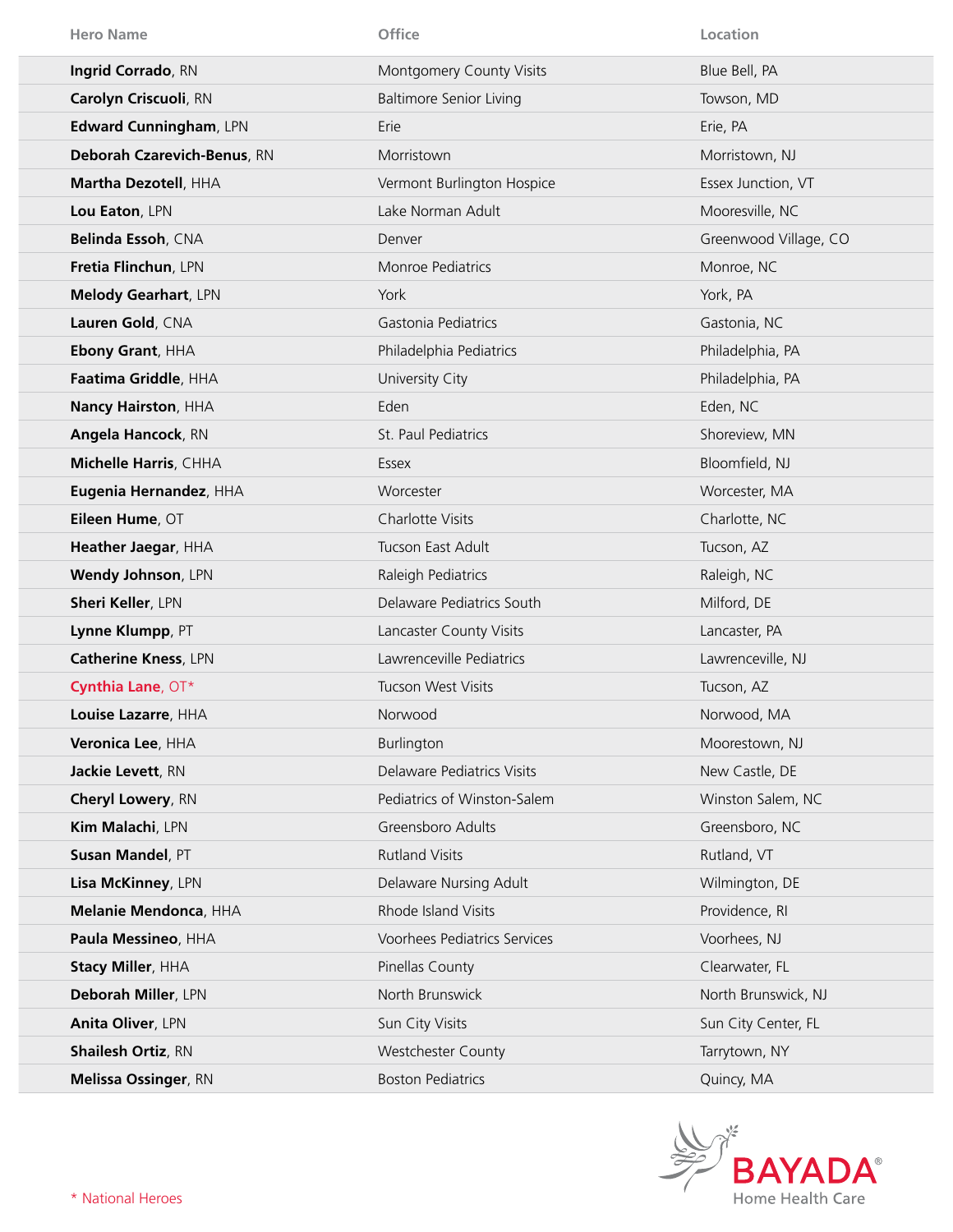| <b>Hero Name</b>               | Office                         | Location                |
|--------------------------------|--------------------------------|-------------------------|
| Leslie Ostgard Dollar, LPN*    | Luzerne County Pediatrics      | Pittston, PA            |
| Carol Oswald, LPN              | Pennsylvania Boyertown Hospice | Boyertown, PA           |
| <b>Judy Parrish, RN</b>        | Rock Hill                      | Rock Hill, SC           |
| Raylene Perkins, RN            | Yavapai Visits                 | Prescott, AZ            |
| Gage Permar, PT                | Yavapai Visits                 | Prescott, AZ            |
| <b>Anastasia Pleasant, LPN</b> | San Bernardino California      | SanBernardino, CA       |
| Janel Powell, RN               | Millville                      | Millville, NJ           |
| Monique Prince, LPN            | Queens County Skilled          | Garden City, NY         |
| Tracey Read, CNA*              | Shelby                         | Shelby, NC              |
| Renee Ricker, RN               | Hendersonville                 | Hendersonville, NC      |
| <b>Julia Roberts, RN</b>       | North Tucson Visits            | Tucson, AZ              |
| Rosalinda Rodriguez, CNA       | Fort Collins Visits            | Fort Collins, CO        |
| <b>Nikki Rogers, HHA</b>       | Lock Haven Pediatrics          | Lock Haven, PA          |
| <b>Judy Rooks, LPN</b>         | Plant City                     | Plant City, FL          |
| Lisa Roper, RN                 | Shelby                         | Shelby, NC              |
| Elizabeth Safewright, RN       | Forsyth County Visits          | Winston Salem, NC       |
| Claudia Savescu, CNA           | Tempe                          | Tempe, AZ               |
| <b>Destiny Scronce, HHA</b>    | Gastonia                       | Gastonia, NC            |
| Kristene Sheppard, RN          | Lower Bucks Visits             | Newtown, PA             |
| Yvette Sherril, RN             | Cabarrus Visits                | Concord, NC             |
| Kari Ann Smith, LPN            | Atlantic Cape Pediatric        | Egg Harbor Township, NJ |
| Milagros Sousa, LPN            | Rock Hill                      | Rock Hill, SC           |
| Kaleigh Specht, HHA            | Lewisburg Adults               | Lewisburg, PA           |
| Pamela Strong, CNA*            | Haywood County                 | Waynesville, NC         |
| Jon Strother, PT               | Denver Visits                  | Denver, CO              |
| Holly Suggs, CHHA              | <b>Cumberland Visits</b>       | Millville, NJ           |
| Jodene Syrjanen, LPN           | St. Cloud Pediatrics           | Waite Park, MN          |
| Rosa Taboada, CNA              | Rhode Island State Programs    | Providence, RI          |
| Mary Taylor, HHA               | Mercer County Adults           | Lawrenceville, NJ       |
| Donna Tickle, OT               | Davidson County Visits         | Lexington, NC           |
| Donna Wahlmeier, LPN           | Raleigh Adult                  | Raleigh, NC             |
| Shirley Warlick, HHA           | Mechanicsburg Pediatrics       | Mechanicsburg, PA       |
| Joanne Warner, RN              | <b>Toms River Pediatrics</b>   | Toms River, NJ          |
| Arthur Williams, CHHA          | Jersey City                    | Jersey City, NJ         |
| Chandra Williams, HHA          | Fayetteville                   | Fayetteville, NC        |
| Ada Wilson, RN                 | Gastonia Pediatrics            | Gastonia, NC            |
| Valett Wooling, HABT           | Habilitation Shelby            | Shelby, NC              |

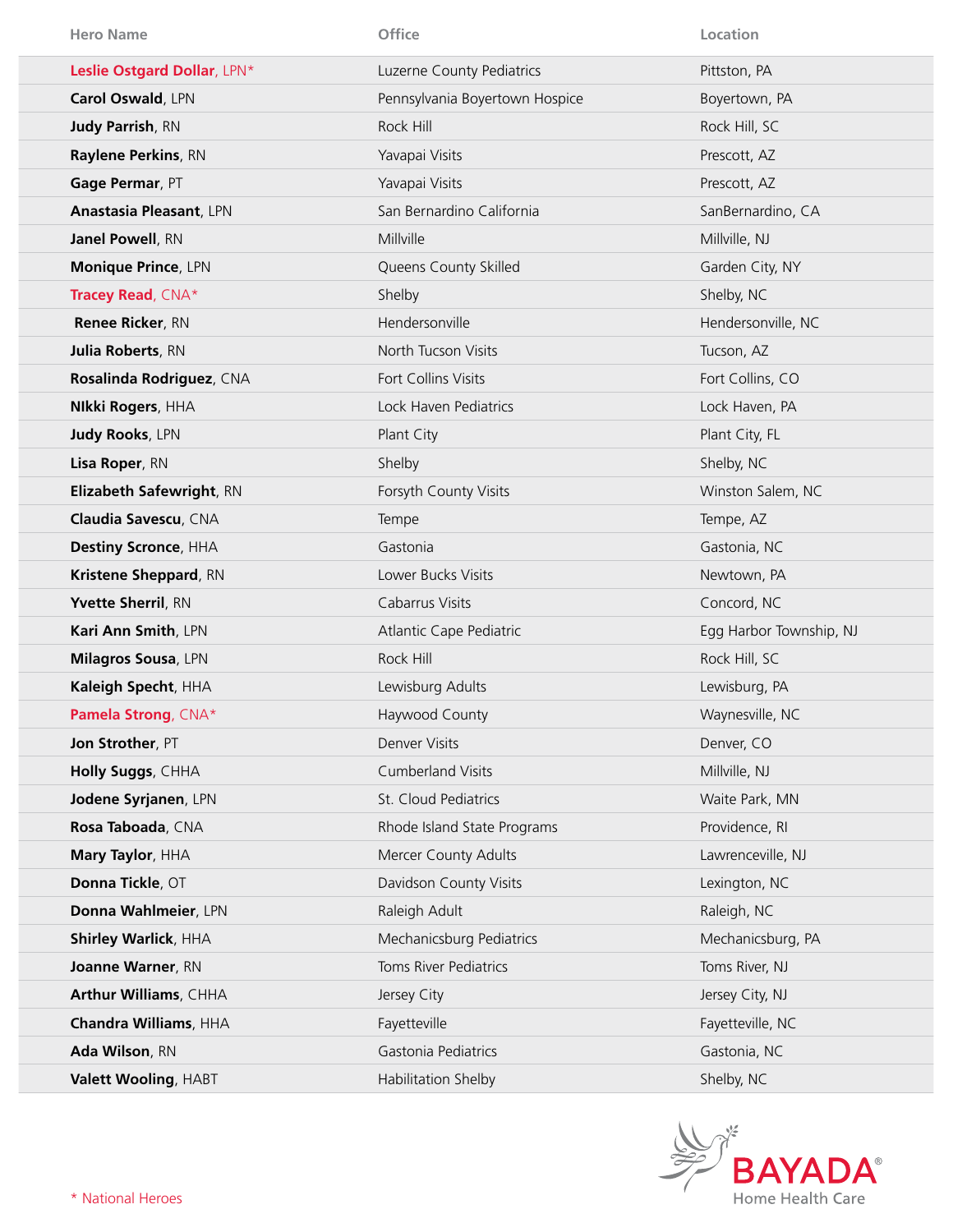### October 2014 through December 2014

| <b>Hero Name</b>                     | Office                             | Location           |
|--------------------------------------|------------------------------------|--------------------|
| Renee Deanes, CNA                    | Baltimore                          | Baltimore, MD      |
| <b>Shannon Bock, LPN</b>             | Delaware Nursing Adult             | Wilmington, DE     |
| <b>Brenda Taylor, LPN</b>            | Conover                            | Hickory, NC        |
| Teresa Medd, CNA                     | Hendersonville                     | Hendersonville, NC |
| Carol Baker, RN                      | Asheville                          | Asheville, NC      |
| Raymond Karns, LPN                   | Hernando County                    | Brooksville, FL    |
| Margie Turner, CNA                   | Williamsburg                       | Williamsburg, VA   |
| Linda O'Malley, HHA                  | Tucson East Adult                  | Tucson, AZ         |
| <b>Charlotte Duncklee Totten, RN</b> | North Tucson Visits                | Tucson, AZ         |
| Suzanne Groff, PT                    | Tucson East Adult                  | Tucson, AZ         |
| Breda Rooney-Ward, OT                | <b>Burlington East Visits</b>      | Westampton, NJ     |
| Craig Fabian, RN                     | <b>Baltimore City Visits</b>       | Towson, MD         |
| Kathleen Porter, PTA                 | Baltimore Southwest Senior Living  | Glen Burnie, MD    |
| Krystal Harris, CNA                  | <b>Baltimore Visits</b>            | Towson, MD         |
| Joyce Rohrbach, RN*                  | Paoli                              | Chesterbrook, PA   |
| Deborah Klutschkowski, RN            | <b>Berks County Visits</b>         | Wyomissing, PA     |
| <b>Bonnie McElroy, RN</b>            | Rock Hill                          | Rock Hill, SC      |
| Jada Fewell, HHA                     | Gastonia                           | Gastonia, NC       |
| Yulona Troupe, LPN                   | Gastonia                           | Gastonia, NC       |
| Meldrys Vargas, CHHA                 | Passaic County                     | Clifton, NJ        |
| Kristen Vojinov, CNA                 | Tempe                              | Tempe, AZ          |
| Karen Sidebottom, RN                 | Yavapai Visits                     | Prescott, AZ       |
| <b>Brittany Belton, HHA</b>          | Eden                               | Eden, NC           |
| Santosh Gandhi, PT                   | Forsyth County Visits              | Winston Salem, NC  |
| Deborah Hazle, RN                    | Raleigh Visits                     | Raleigh, NC        |
| Tommy Covington, HHA                 | <b>Guilford County Visits</b>      | Greensboro, NC     |
| Rosalie Herrera, RN                  | Raleigh Adult                      | Raleigh, NC        |
| Niyi Olofintuyi, LPN                 | Lexington                          | Lexington, NC      |
| Sheaneathee Howard, CNA              | Greenville Adults                  | Greenville, NC     |
| Lisa Barros Da Silva, RN             | <b>Wilmington Pediatrics</b>       | Wilmington, DE     |
| Donna Long, LPN                      | Foothills Pediatrics               | Elkin, NC          |
| Priscilla Diaz-Alvarez, HHA          | Fayetteville                       | Fayetteville, NC   |
| Michelle Harer, LPN*                 | Williamsport                       | Williamsport, PA   |
| Alma Ruk, CNA                        | Bloomsburg                         | Bloomsburg, PA     |
| Amelan Yankson, CNA                  | Philadelphia Specialized Contracts | Philadelphia, PA   |
| Persia Achiaa, CNA                   | Worcester                          | Worcester, MA      |

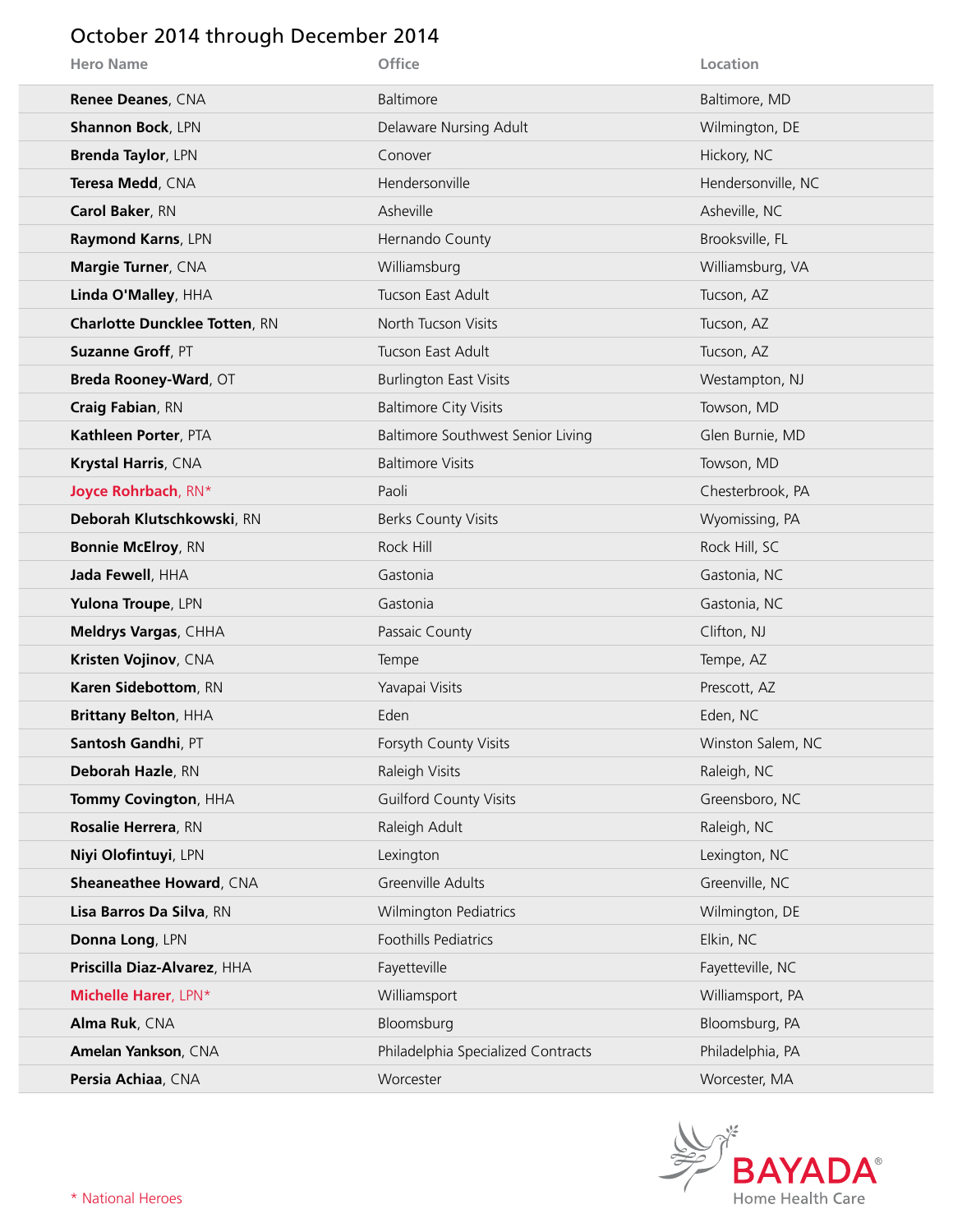| <b>Hero Name</b>                    | Office                         | Location         |
|-------------------------------------|--------------------------------|------------------|
| <b>Malorie Castor, RN</b>           | Reading                        | Reading, PA      |
| Gloria Loghthall, LPN               | York                           | York, PA         |
| Nancy Kidd, HHA                     | Lancaster                      | Lancaster, PA    |
| Jasmine Forte, HHA                  | Lehigh Valley Adult            | Allentown, PA    |
| Thomas Wakefield, LPN               | Williamsport Adult             | Williamsport, PA |
| Lucretia Bolden, HHA                | <b>Habilitation Greensboro</b> | Greensboro, NC   |
| <b>Angela Monioudis, RN</b>         | <b>Newark</b>                  | Newark, DE       |
| Patricia Ercole, PT                 | Delaware County Visits         | Media, PA        |
| Meribeth Patterson, RN              | Gastonia Pediatrics            | Gastonia, NC     |
| Albertha Monroe, LPN                | Monroe Pediatrics              | Monroe, NC       |
| <b>Brianna Hughes, CNA</b>          | <b>Hickory Pediatrics</b>      | Hickory, NC      |
| Lisa Mailley, RN                    | Pediatric Cherry Hill          | Cherry Hill, NJ  |
| Gloria Popiolek, LPN                | Washington Township Pediatrics | Sewell, NJ       |
| <b>Christine King, LPN</b>          | Allentown                      | Allentown, PA    |
| <b>Christine Baer, RN</b>           | <b>Rutland Visits</b>          | Rutland, VT      |
| <b>Duane Strand, LPN</b>            | Minneapolis Pediatrics         | Minnetonka, MN   |
| Natasha Anderson-Hamilton, RN       | St. Paul Pediatrics            | Shoreview, MN    |
| Kimberly Russell, CNA*              | Shelby                         | Shelby, NC       |
| Kelly Bivins, RN                    | Shelby                         | Shelby, NC       |
| Jessica Brady, LPN                  | Shelby                         | Shelby, NC       |
| <b>Ashley Piccinni, PT*</b>         | Newton Visits                  | Auburndale, MA   |
| Antonina Golomazov, HHA             | Denver Visits                  | Denver, CO       |
| Kristie Goss, LPN                   | Indiana County Pediatrics      | Blairsville, PA  |
| Janice Wales, HHA                   | Pittsburgh Pediatrics          | Monroeville, PA  |
| Lee Sager-Rea, LPN                  | Toms River                     | Toms River, NJ   |
| Sandra Pessolano, CHHA              | Millville                      | Millville, NJ    |
| Linda Jones, RN                     | Delaware Pediatrics South      | Milford, DE      |
| Christerline Nyamkimah-Fondong, LPN | Delaware Pediatric North       | New Castle, DE   |
| Johhna Johnson, PT                  | Oahu Visits                    | Honolulu, HI     |
| Karena Biber, BH                    | Kauai Behavioral Health        | Lihue, HI        |
| Judy Boulton, RN                    | Oahu Hourly                    | Honolulu, HI     |
| <b>Bradley Wilke, HHA</b>           | Oahu Hourly                    | Honolulu, HI     |
| <b>Brittany Stephens, HMKR</b>      | Philadelphia Pediatrics        | Philadelphia, PA |
| Hayley Colby, HHA                   | Bennington                     | Bennington, VT   |
| Tracy Robbins, PTA                  | Cabarrus Visits                | Concord, NC      |
| Carly Shirley, RN                   | Gastonia Visits                | Gastonia, NC     |
| Francine Nochella, HHA              | Pinellas County Visits         | Clearwater, FL   |